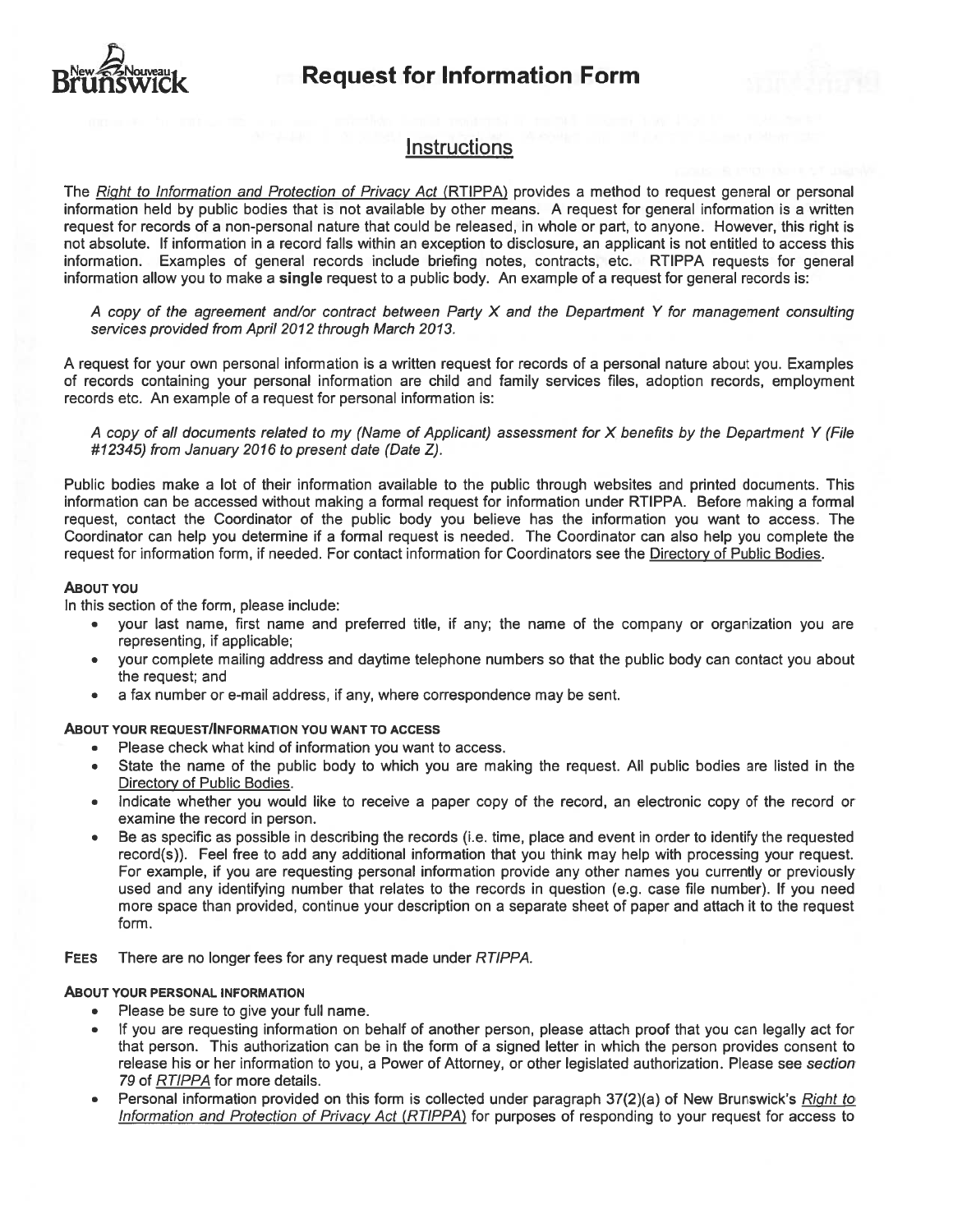

information.. Should you require further information about collection, use and disclosure of personal information, <sup>p</sup>lease contact the Information Access and Privacy Unit at (506) 444-4180.

#### WHERE TO SEND YOUR REQUEST

- Be sure to sign, date and send your reques<sup>t</sup> to the Coordinator of the public body to which you are making the request. Coordinators and their contact information are listed in the Directory of Public Bodies on the RTIPPA website.
- • If you are unsure of where to send your reques<sup>t</sup> for information, please contact the Information Access and Privacy Unit at (506) 444-4180.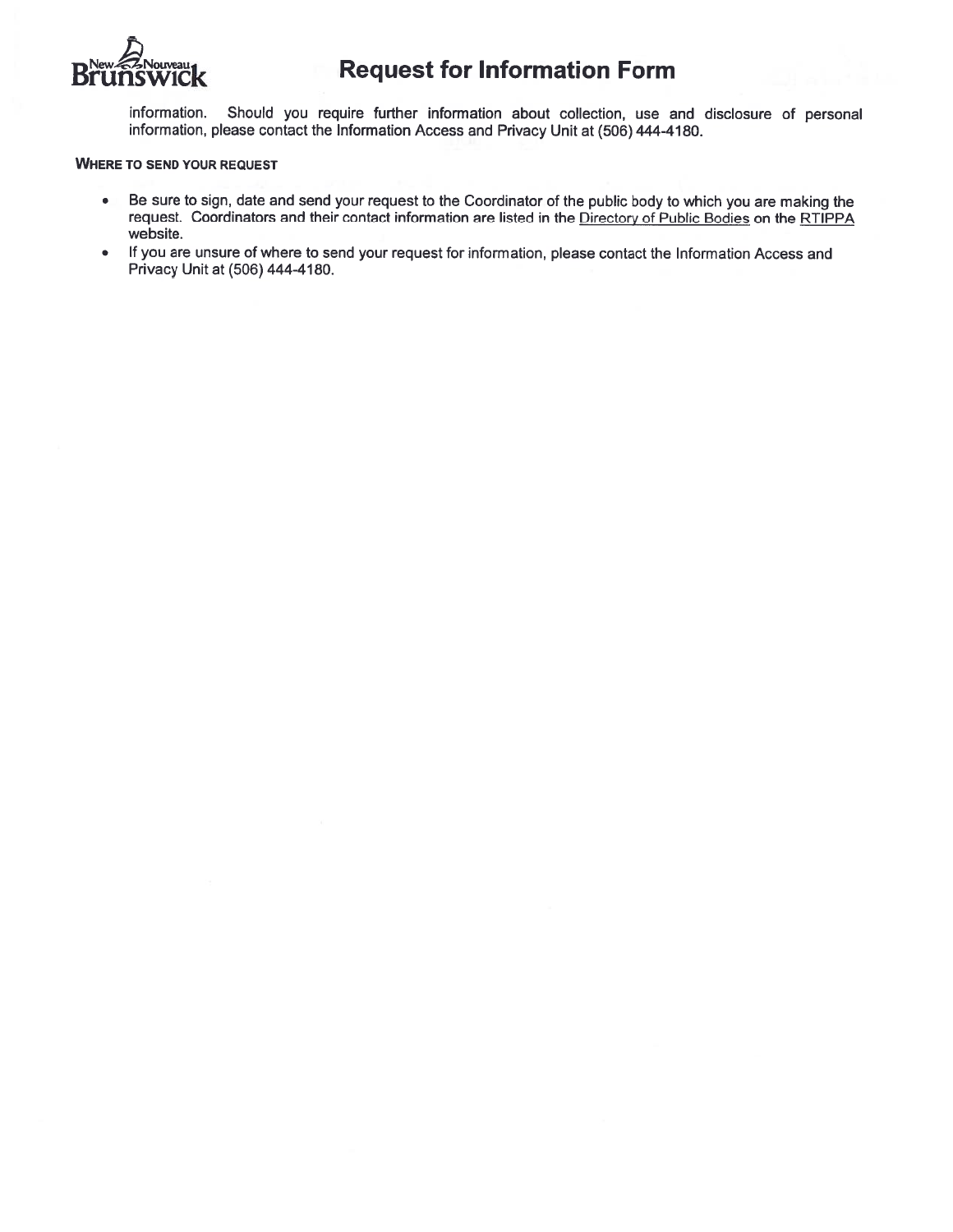



ABOUT YOU:

| <b>Title</b>                                       | Last name                                | First name         |
|----------------------------------------------------|------------------------------------------|--------------------|
|                                                    |                                          |                    |
| Name of company or organization (where applicable) |                                          |                    |
| <b>Mailing Address</b>                             |                                          |                    |
|                                                    | <b>ICIN ID (also and fire large a</b> rt |                    |
| City or Town                                       | Province                                 | <b>Postal Code</b> |
| Daytime Telephone #                                | Other Telephone #                        |                    |
|                                                    |                                          |                    |
| Facsimile #                                        | E-mail                                   |                    |
|                                                    |                                          |                    |

Personal information provided on this form is collected under paragraph 37(2)(a) of New Brunswick's Right to Information and Protection of Privacy Act (RTIPPA) for purposes of responding to your request for access to information. Should you require further information about collection, use and disclosure of personal information, please contact the Information Access and Privacy Unit at (506) 444-4180.

#### ABOUT YOUR REQUEST:

- 1. What kind of information do you want to access? (Please check one)
	- $\Box$  General Information
	- $\Box$  My own personal information
	- $\Box$  Information about another individual (Please attach proof that you can legally act for that person. This authorization can be in the form of a signed letter, a Power of Attorney, or other legislated authorization. Please see section 79 of RTIPPA for more details.)
- 2. To which public body are you making your request? (Please fill in below the name of the public body. For names of public bodies consult the Directory of Public Bodies on the RTIPPA website.) If you wish to make this regues<sup>t</sup> to more than one public body, please ensure that it is forwarded to each of them separately.
	- 3. Do you want to:  $\square$  receive a paper copy of the record?  $\square$  receive an electronic copy of the record?

(Please check one)  $\Box$  examine the record?

#### ABOUT THE INFORMATION YOU WANT TO ACCESS:

As per section  $8(2)(a)$  and  $8(2)(b)$  of  $RTIPPA$  "A request for access to a record must specify the record requested or where the record in which the relevant information may be contained is not known to the applicant, provide enough particularity as to time, place and event to enable a person familiar with the subject matter to identify the relevant record, and include any information prescribed by regulation".